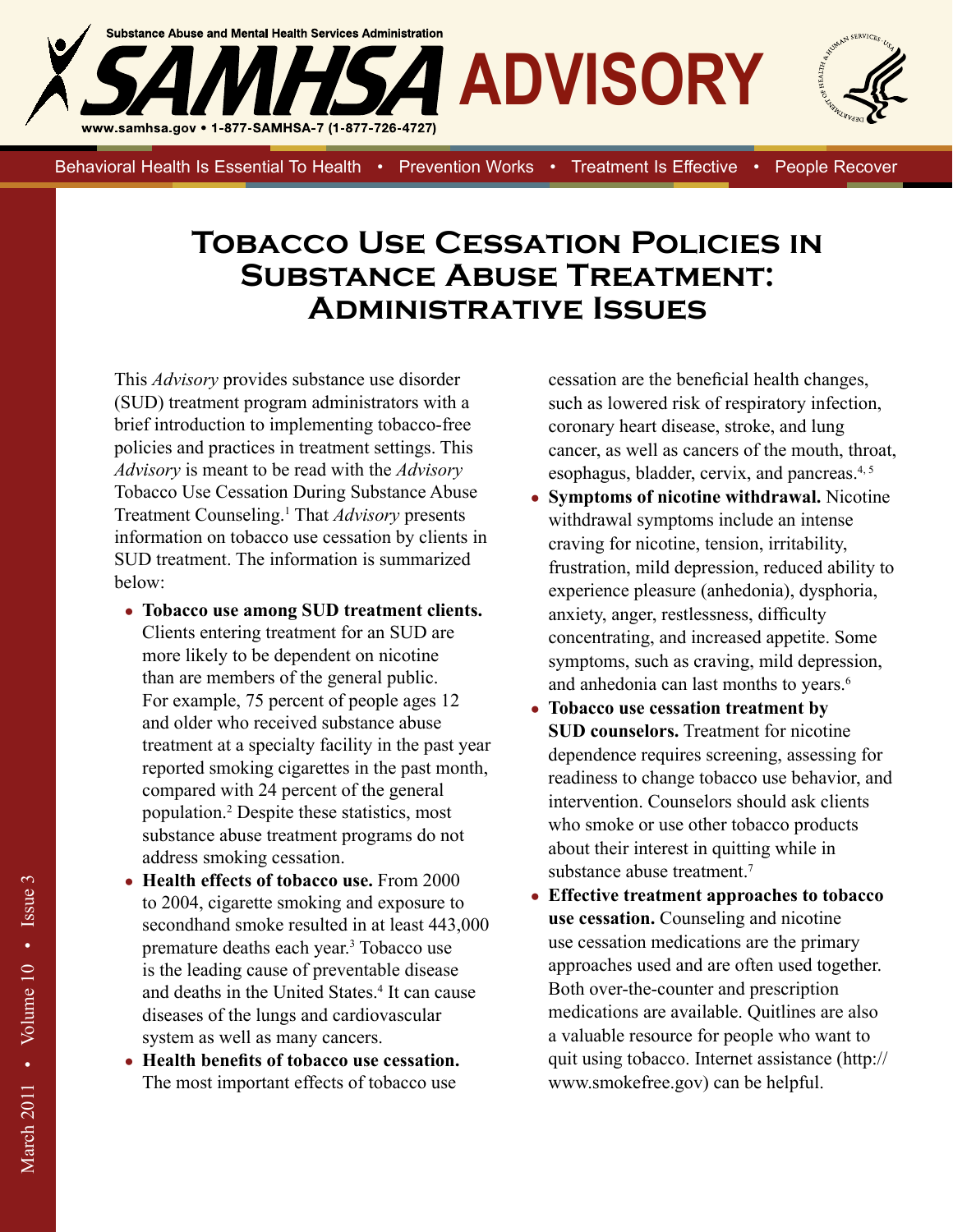## **ADVISORY**

### **Tobacco Use Cessation Efforts in Substance Abuse Treatment Programs**

A growing body of research supports incorporating tobacco use cessation into substance abuse treatment:

- Incorporating smoking cessation into treatment for alcohol and drug abuse does not jeopardize recovery.8
- Eliminating tobacco use is associated with decreased use of other abused substances (12 studies).<sup>8</sup>
- Including smoking cessation interventions in substance abuse treatment is associated with a 25-percent increase in the likelihood of maintaining long-term alcohol and drug abstinence.<sup>9</sup>

In line with these findings, some State governments have begun mandating that substance abuse treatment facilities be smoke free. $10, 11$ 

## **Barriers to Implementing Tobacco Use Cessation in SUD Treatment**

Despite the morbidity associated with smoking and the well-established health benefits of stopping tobacco use, treatment providers have been reluctant to address tobacco use cessation with clients in substance abuse treatment. Some barriers to addressing tobacco use cessation during treatment include the following:

- Tobacco use is an accepted part of the addiction treatment and recovery culture. People in early recovery have used cigarette smoking as a means of bonding with one another. Treatment staff members and clients may also bond through smoking.
- Many treatment providers believe that attempting to stop smoking during substance abuse treatment can jeopardize recovery.
- Traditionally, major life changes (including quitting smoking) during early recovery were discouraged for fear of causing relapse, even though quitting other substances is not treated as a major life change.
- Many treatment program staff members smoke cigarettes, although, as role models for clients, staff members who smoke set a negative example.

## **Implementing a Tobacco Use Cessation Policy**

The Substance Abuse and Mental Health Services Administration suggests enforcing a tobacco-free norm at treatment facilities. Some programs must obey State or local tobacco-free workplace mandates. Normally, creating and adopting a tobacco-free policy involve several steps, such as assessing need, planning, promotion, implementation, and evaluation.<sup>12</sup> To develop the new policy, administrators can review current organizational policies and practices that may tacitly support tobacco use by staff and clients, such as allowing staff members to smoke with clients or referring to breaks as "smoking breaks." A new tobacco-free policy can cover the following issues:<sup>13</sup>

- Purpose of the policy and its fit with organizational values
- Individuals affected by the policy (e.g., clients, staff members, guests)
- $\bullet$  Areas in which tobacco use is not permitted (e.g., indoors, parking lots, facility vehicles)
- Consequences of not complying with the policy (e.g., warnings, negative comments on job evaluations)
- Support available to smokers who want to quit (e.g., counseling, medications)
- Date new policy takes effect (alert staff 1 to 4 months in advance)

It is important to clearly communicate the policy to everyone. Communication can take place at meetings, during trainings, and through notices,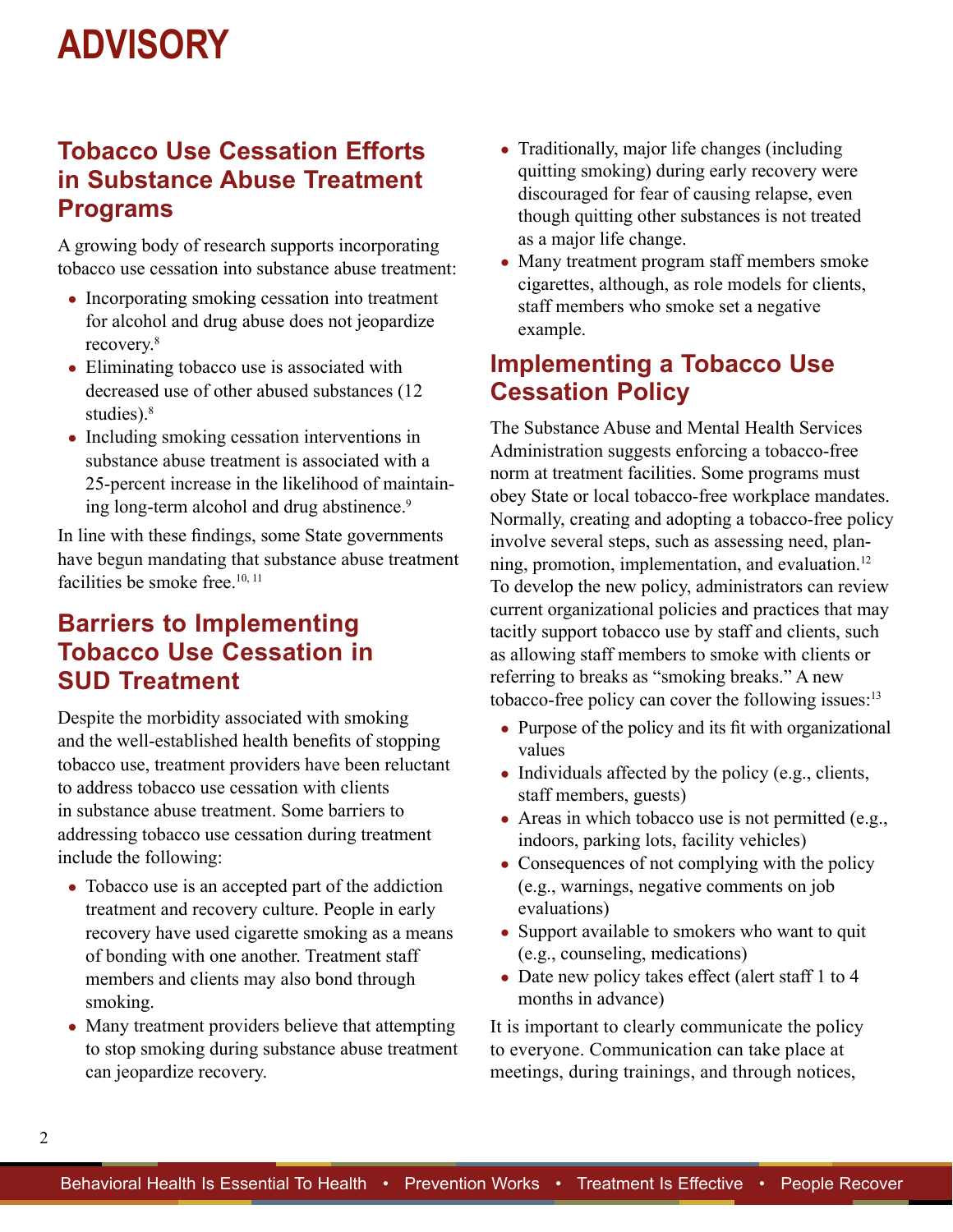emails, and other channels. Staff members should be allowed to ask questions and make comments. Employee handbooks, policy manuals, and other resources will need to be revised to reflect the new policy.

Staff members' support when making major policy changes is helpful, but policies such as no tobacco use on facility grounds can be instituted without staff approval. A leadership group that includes a cross section of program staff members who support the change can help introduce the policy and help address concerns at all levels.

Staff members may benefit from additional education about the health dangers of tobacco use and the availability and the effectiveness of medications and counseling approaches. Many resources are available for staff training in tobacco use cessation methods as well as for clients and staff members who want to stop tobacco use.

## **Developing Clinical Guidelines for Treating Tobacco Dependence**

Staff members will need guidance on addressing tobacco use cessation with clients. Exhibit 1 lists some suggestions.

#### **Resources**

Technical Assistance Publication 31: *Implementing Change in Substance Abuse Treatment Programs*  has general information on introducing institutional changes (http://www.kap.samhsa.gov/products/ manuals/pdfs/TAP31.pdf).

*Making Your Workplace Smokefree: A Decision Maker's Guide* provides step-by-step directions on how to develop and implement tobacco-free policies and details the costs, consequences, and benefits of a tobacco-free workplace (http://www.joechemo.org/ cdcguide.htm). Other resources for a tobacco-free [workplace are at http://www.cdc.gov/nccdphp/dnpao/](http://www.cdc.gov/nccdphp/dnpao/hwi/toolkits/tobacco/index.htm)  hwi/toolkits/tobacco/index.htm.

The American Cancer Society's toolkit for clean [indoor air can be downloaded from http://www](http://www.cancer.org/acs/groups/content/@pennsylvania/documents/document/ciaccpdf.pdf)  .cancer.org/acs/groups/content/@pennsylvania/ documents/document/ciaccpdf.pdf.

#### **Notes**

- <sup>1</sup> Substance Abuse and Mental Health Services Administration. (2011). Tobacco use cessation during substance abuse treatment counseling. *Advisory,* Volume 10, Issue 2
- <sup>2</sup> Office of Applied Studies. (2008). National Survey on Drug Use and Health, unpublished data. Rockville, MD: Substance Abuse and Mental Health Services Administration.<br><sup>3</sup> Centers for Disease Control and Prevention. (2008). Smoking-
- attributable mortality, years of potential life lost, and productivity losses—United States, 2000–2004. *MMWR, 57*(45), 1226–1228.

| <b>Policies for Client Care</b>                                        | <b>Practices</b>                                                                                                                                   |
|------------------------------------------------------------------------|----------------------------------------------------------------------------------------------------------------------------------------------------|
| Screen all clients for tobacco use and                                 | Ask about tobacco use at intake and in subsequent visits.                                                                                          |
| provide strategies if they are ready to quit.                          | Include tobacco use cessation in treatment planning.                                                                                               |
| Document tobacco use and cessation<br>attempts in the clinical record. | Revise clinical forms to report client tobacco use and tobacco use cessation<br>approaches available in the program or available through referral. |
|                                                                        | Record tobacco use and attempts to quit in all charting from intake through<br>discharge and continuing care.                                      |
| Address tobacco use cessation in                                       | Educate clients on the health dangers of smoking and about approaches to                                                                           |
| educational sessions.                                                  | quitting (i.e., quitlines, medications, and counseling).                                                                                           |

#### **Exhibit 1. Clinical Policies and Practices for Tobacco Use Cessation**